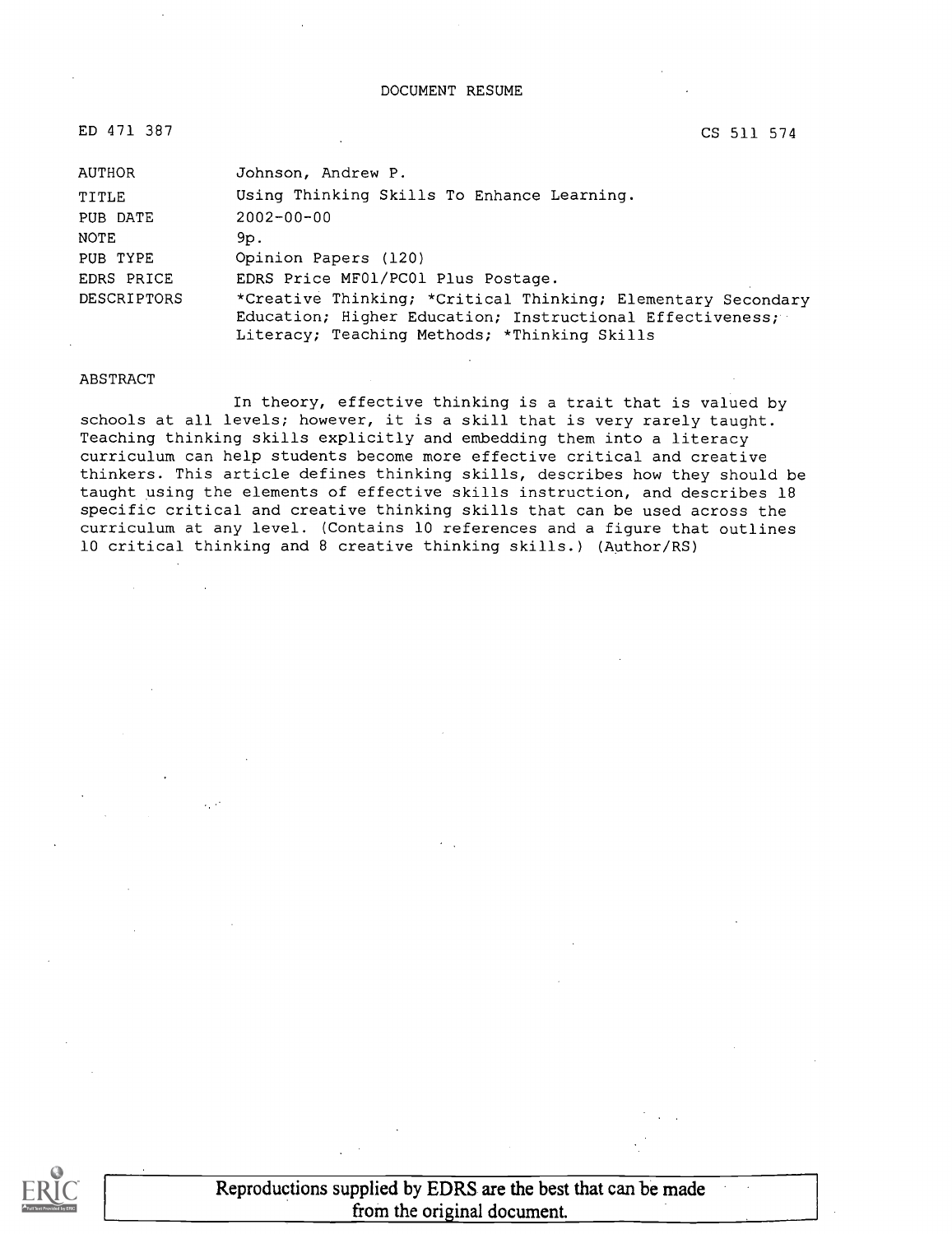Using Thinking Skills to Enhance Learning.

by Andrew P. Johnson

PERMISSION TO REPRODUCE AND DISSEMINATE THIS MATERIAL HAS BEEN GRANTED BY

ohnson

TO THE EDUCATIONAL RESOURCES INFORMATION CENTER (ERIC)

U.S. DEPARTMENT OF EDUCATION Office of Educational Research and Improvement EDUCATIONAL RESOURCES INFORMATION

CENTER (ERIC) This document has been reproduced as received from the person or organization originating it.

O Minor changes have been made to improve reproduction quality.

Points of view or opinions stated in this document do not necessarily represent official OERI position or policy.

BEST COPY AVAILABLE



1

ŕ.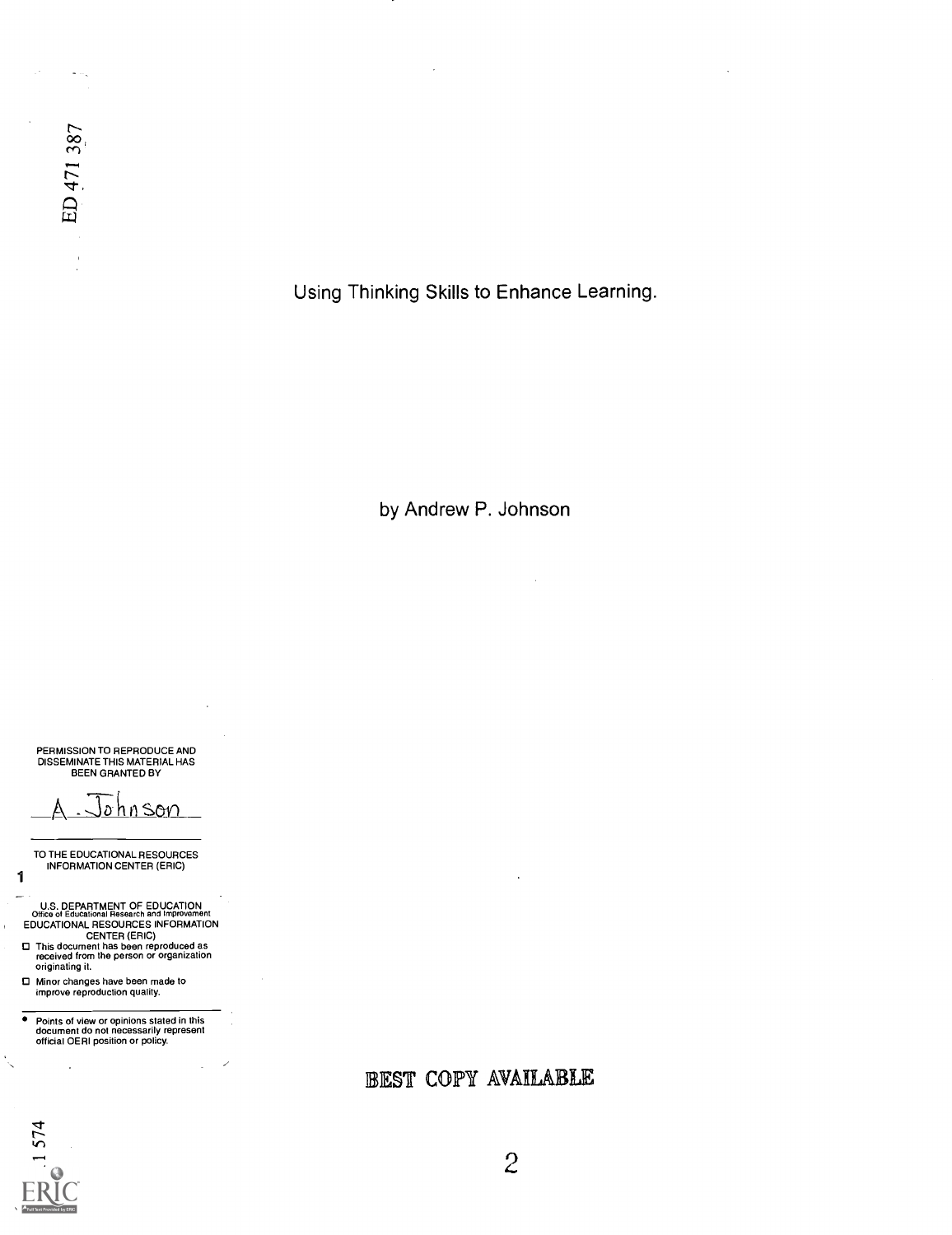Thinking Skills - 1

### ABSTRACT

In theory, effective thinking is a trait that is valued by schools at all levels; however, it is a skill that is very rarely taught. Teaching thinking skills explicitly and embedding them into a literacy curriculum can help students become more effective critical and creative thinkers. This article defines thinking skills, describes how they should be taught using the elements of effective skills instruction, and describes 18 specific critical and creative thinking skills that can be used across the curriculum at any level

#### Andrew P. Johnson, Ph.D.

Department of Educational Studies: Special Populations 313 Armstrong Hall Minnesota State University, Mankato Mankato, MN 56001 phone: (507) 389-5660 email: andrew.johnson@mnsu.edu.

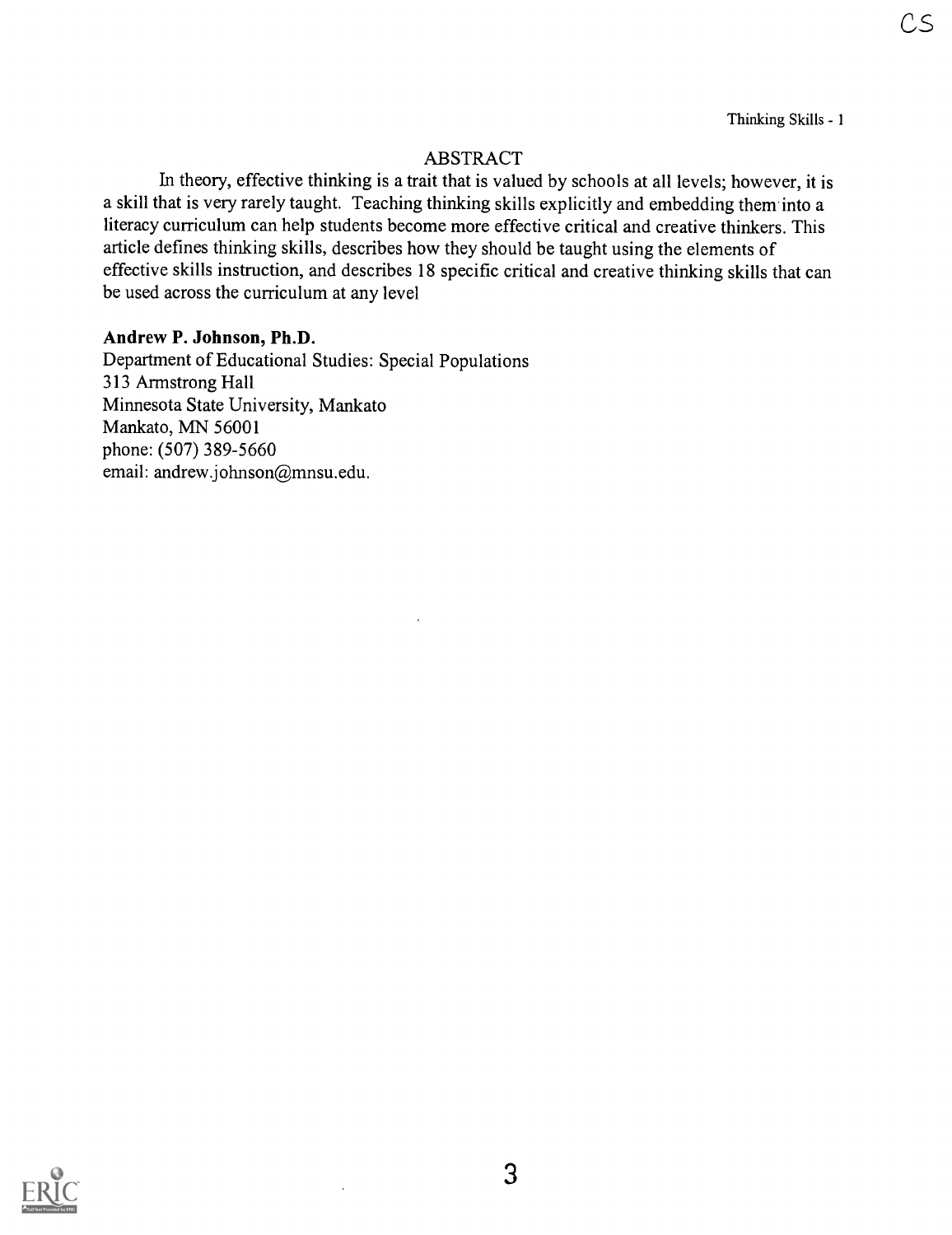#### Using Thinking Skills to Enhance learning

This article is to (a) define thinking skills; (b) describe how they should be taught; and (c) demonstrate how they can be embedded in any reading or literacy curriculum.

#### Defining Thinking Skills

A thinking skill is any cognitive process broken down into a set of explicit steps which are then used to guide thinking (Johnson, 2000b). For example, making inferences or inferring is a cognitive process that is included in many state standards. Inferring is a thinking process that helps one integrate observed clues with background knowledge in order to make an informed guess or prediction. To teach students to how make inferences, this process needs to first be broken it into the following steps: (a) identify the question or point of inference, (b) identify what is known or observed, (c) identify related knowledge that is relevant, and (d) make a reasoned guess based on b and c.

There are three terms that are related to thinking skills but are actually quite different: high level thinking, complex thinking, critical thinking. Each of these is described below. High Level Thinking

High level thinking is a cognitive operation that places high demands on the processing taking place in short term memory. In looking at Bloom's Taxonomy, these are the kinds of thinking process that take place at the top: evaluation, synthesis, and analysis. However, students do not benefit from being exposed to high level thinking tasks unless there is explicit instruction first. Students who are already fairly adept at high level thinking might be able to do this easily while other students will probably become frustrated. Unfortunately, this is what often happens under the guise of developing high level thinking: Teachers simply present high level tasks. In these situations there is no actual teaching, very little learning, and a great deal of student frustration.

Thinking skills instruction, on the other hand, makes learning this cognitive process fairly simple by making it a thinking skill. If you want students to be able to compare and contrast, you must first break this cognitive process into the following steps: (a) Look at the whole, (b) find the similarities, (c) find the differences, and (d) describe. Then, teach it using explicit instruction. With instruction, high level thinking becomes relatively easy. This is the major premise of thinking skills instruction: You make complicated things easy by breaking them into parts and teaching them explicitly.

#### Complex Thinking

Complex thinking is a cognitive processes that involves many steps or parts. The difference between high level thinking and complex thinking sometimes is very slight. The best example of complex thinking is the thinking process that takes place when planning a lesson for a classroom. Here one has to (a) define the information or skill to be taught, (b) organize the knowledge or break the skill into manageable parts, (c) decide how to convey this knowledge or teach the skill to students at a level they can understand and in a manner that will keep them focused, (d) create active involvement (e) consider a variety of learning modes, (f) attend to individual differences, (g) manage student behaviors, and (h) design an activity to reinforce the skill or concept. These processes, of course, vary with the teacher and the situation.

In undergraduate teacher methods courses, students often struggle when they are first asked to design lessons. Indeed, it is not reasonable to expect them to know how to engage in the

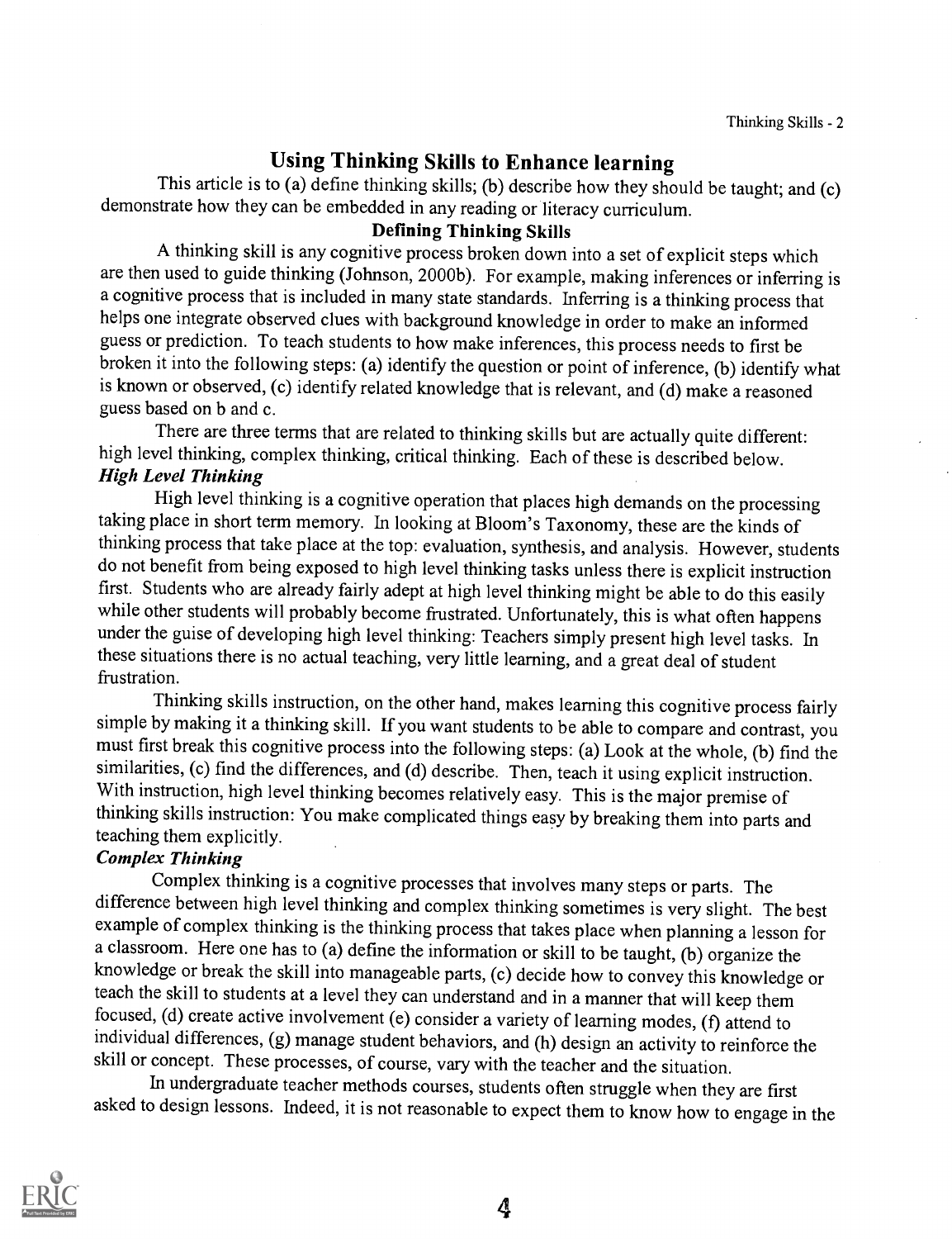kinds of complex thinking needed to adequately design learning experiences without providing them explicit instruction. Thus, lesson plan design should be broken into a few well-defined steps and taught explicitly (Johnson, 2000a). In this way, it becomes a thinking skill and thus, allows students to master this type of complex thinking more quickly and with less frustration.<br>Critical Thinking

Critical thinking is a type of thinking that converges on a single thought or entity. Here one must organize, analyze, or evaluate information, all of which could become a thinking skill if they were broken into parts and taught explicitly. The opposite of critical thinking is creative thinking. This is thinking that diverges from a single point or entity. Here one must generate, synthesize, find alternatives, adapt, substitute, or elaborate. Each of these operations could also become thinking skills if they were broken into parts and taught explicitly. It is only by teaching thinking skills that we help students to become better critical and creative thinkers.

Thinking Skills and Thinking Frames<br>Examples of ten critical thinking skills and eight creative thinking skills and their corresponding thinking frames can be seen in Figure 1. A thinking frame is a concrete representation of a particular cognitive process broken down into specific steps and used to support the thought process (Perkins, 1986). These are used to initially guide students' thinking as they are learning a thinking skill. Thinking frames can be effectively constructed in poster form and placed in the classroom for teaching and easy review.

Figure 1 about here

#### Teaching Thinking Skills

Thinking skills will be of little use if they are not taught in a manner in which students can understand and learn to use them. Effective skills instruction of any kind incorporates four components: identification of the procedural components, direct instruction and modeling, guided practice, and independent practice (Johnson, 1999; Pressley, Harris, & Marks, 1992).<br>Each of these are described below.<br>*1. Identification of the Procedural Components*. First, students are introduced to the skill

and the specific steps involved are identified. When teaching a thinking skill, this is where students are introduce to the thinking frame used to guide students' thinking during the other steps.

2. Direct Instruction and Modeling. Next, the teacher gives explicit instruction as to how the skill might be used and models it by thinking out loud while going through each step. This element, which is used to provide students with an overview, should be relatively brief.

3. Guided Practice. Guided practice is sometimes referred to as scaffolded instruction (Johnson & Graves, 1997; Rosenshine & Meister, 1992). The goal is to provide the support necessary for students to use the skill independently. Here, the teacher takes the whole class through each step of the skill several times.<br>4. Independent Practice. The teacher designs an activity so students can practice the skill

independently. This may include homework. If the first three components have been taught<br>effectively, students should be able to complete this with 95% -100% success ratio (Brophy,<br>1986). Independent practice is not meant already covered in class.



5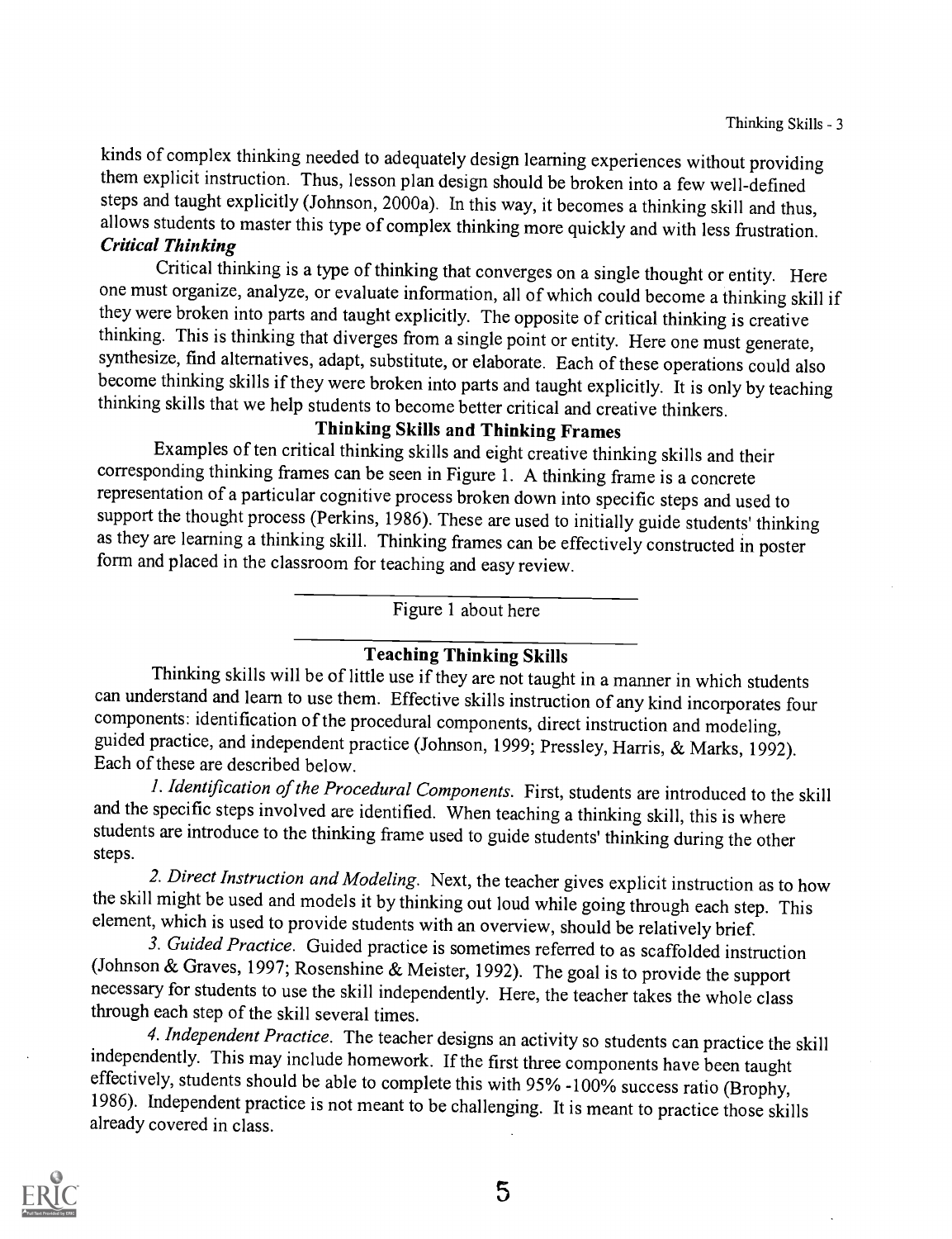#### Regular Practice, Review, and Integration.

Like any skill, students need to revisit and review it even after it becomes part of their cognitive repertoire. Regular practice allows for efficiency and automaticity. Depending on age and ability, it might take as few as one lesson or as many as ten lessons for students to learn a new thinking skill and be able to use it independently. Also, the new thinking skill should be integrated through the curriculum wherever possible. This allows the teacher to provide regular practice, enhance all curriculum areas, raise the level of thinking, augment learning, and create a more interesting and student-centered learning environment.

Depending on the level of the students, teachers should identify four to ten thinking skills to incorporate into their classroom each year. It is most effective to focus on one skill at a time and use it in a variety of situations and settings. It is appropriate to spend anywhere from two weeks to a month on a single skill. Continue to review and use past thinking skills throughout the year.

#### The Final Word

Effective thinking is a trait valued in theory by schools at all levels; however, it is something which is rarely given a great deal of attention in practice (Gardner, 1991). Research indicates that while levels of basic skills have remained consistent or shown a slight increase, students are not acquiring effective thinking strategies (Mullis & Jenkins, 1990). If students are to learn higher and more complex ways of thinking, it makes sense that thinking skills instruction be examined as a potential tool to use in enhancing the curriculum. In other words, if we want students to be proficient thinkers, we must teach them how. This article contains just some of the many examples of how thinking skills might be embedded into a reading curriculum or used with any story to enhance thinking.

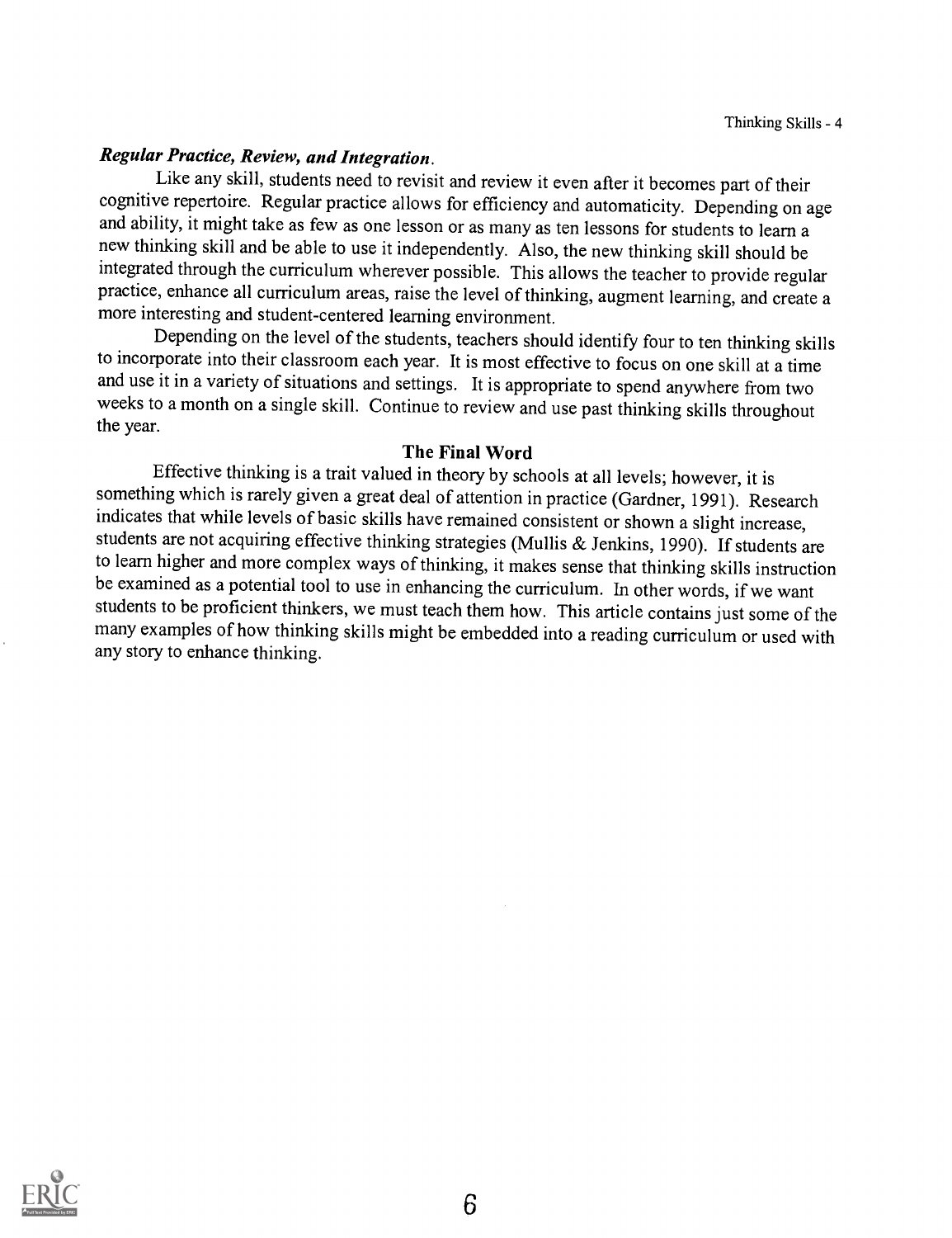#### References

- Brophy, J. (1986). Teacher influences on student achievement. American psychologist, 41, 1069- 1077.
- Gunning, T. (1996). Creating literacy instruction for all children (3<sup>rd</sup> ed.). Needham heights, MA: Allyn and Bacon.
- Johnson, A. (2000a). It's time for Madeline Hunter to go. Action in Teacher Education, 22, 72- 78.
- Johnson, A. (2000b). Up and out: Using creative and critical thinking skills to enhance learning. Needham Heights, MA: Allyn and Bacon.
- Johnson, A. (1999). Effective lesson planning for effective skills instruction. Journal of Reading Education, 24, 15-19.
- Johnson, A. & Graves, M. (1997). Scaffolding: A tool for enhancing the reading experience of all students. Texas Journal of Reading, 3, 23-30.
- Mullis, I.V. & Jenkins, L.B. (1990). The reading report card. 1971-1988: Trends from the nation's report card. Princetone, NJ: National Assessment of Educational Progress, Educational Testing Service.

Perkins. D.N. (1986). Thinking frames. Educational Leadership, 42, 4-10.

- Pressley, M., Harris, K.R., & Marks, M.B. (1992). But good strategy users are constructivists! Educational Psychology Review, 4, 3-31.
- Rosenshine, R., & Meister, C. (1992). The use of scaffolds for teaching higher-level cognitive strategies. Educational Leadership, 49, 26-33.

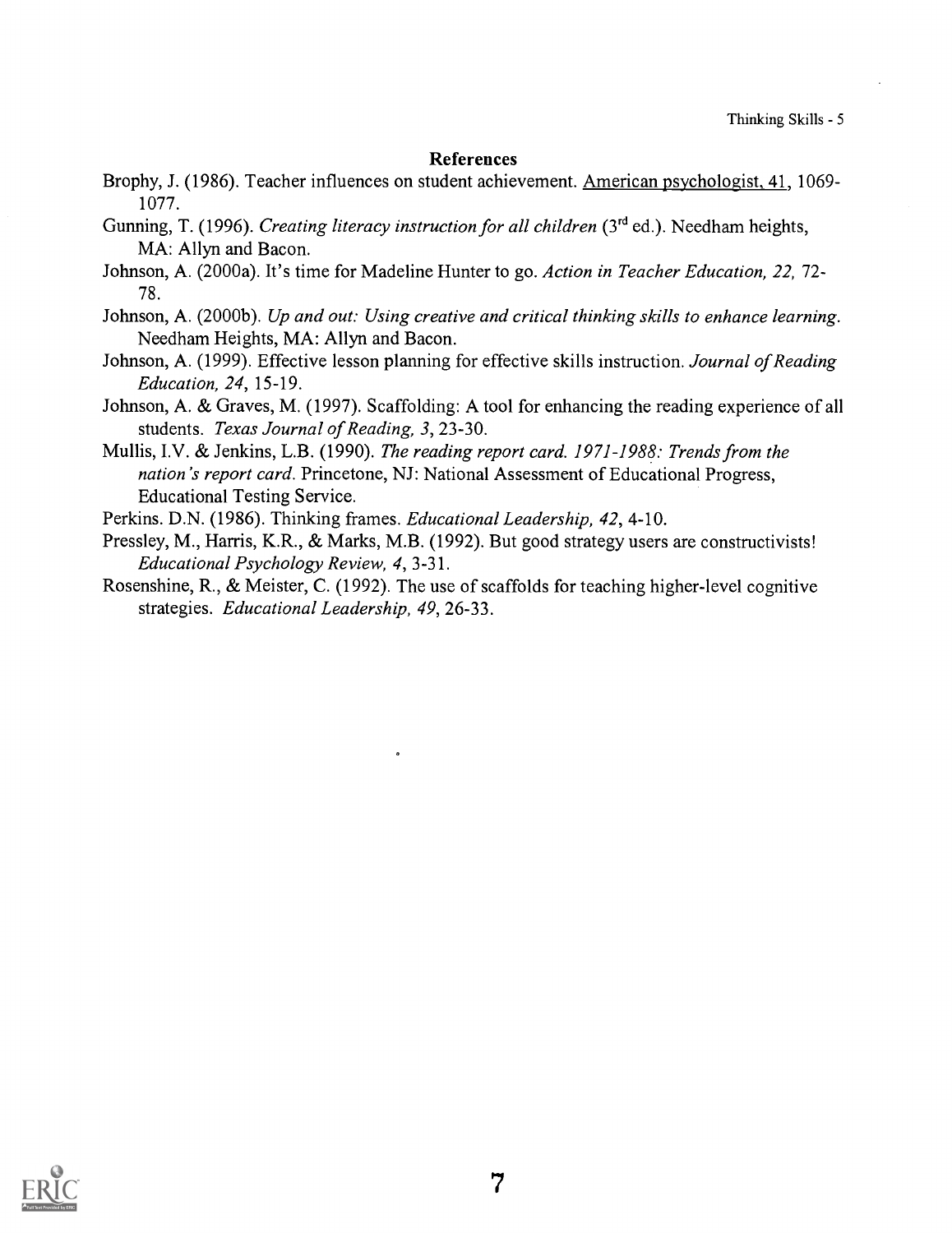#### Figure 1. Critical and creative thinking skills.

#### Critical Thin king Skills

Critical or convergent thinking has to do with organizing, analyzing, evaluating, or describing what is already there. This type of thinking generally leads the thinker toward a specific conclusion. Critical thinking compliments creative thinking. Ten critical thinking skills are outlined here.

| 1. Inferring: The student will go beyond the available | 6. Decision-Making: Students will examine the options   |  |
|--------------------------------------------------------|---------------------------------------------------------|--|
| information to identify what may reasonably be true.   | and alternatives in order to decide on a course of      |  |
| Thinking Frame                                         | action.                                                 |  |
| A. Identify what is known.                             | <b>Thinking Frame</b>                                   |  |
| B. Identify similar situations.                        | A. Identify the problem or decision.                    |  |
| C. Make a reasonable guess based on A and B.           | B. Generate options.                                    |  |
|                                                        | C. Evaluate costs and rewards of options.               |  |
| 2. Compare: Given two or more items, students will     | D. Make a choice based on the above.                    |  |
| find their similarities.                               |                                                         |  |
| Thinking Frame                                         | 7. Ordering: Given a criterion, students will arrange   |  |
| 1. Look at all items.                                  | events, concepts, or items in sequential order based on |  |
| 2. Brainstorm attributes of each.                      | that criterion.                                         |  |
| 3. Conclude and describe.                              | <b>Thinking Frame</b>                                   |  |
|                                                        | A. Look at or define a criterion.                       |  |
| 3. Compare and Contrast: Given two or more items, the  | B. Look at the whole.                                   |  |
| student will find their similarities and differences.  | C. Arrange items within the whole according to the      |  |
| Thinking Frame                                         | criteria.                                               |  |
| A. Look at all items.                                  | D. Describe the whole in terms of the new order.        |  |
| B. Find the similarities.                              |                                                         |  |
| C. Find the differences.                               | 8. Evaluation/Critique: The student will make a formal  |  |
| D. Conclude and describe.                              | evaluation based on a set of criteria.                  |  |
|                                                        | <b>Thinking Frame</b>                                   |  |
| 4. Analyze: Students will break an item or event down  | A. Look at or define a criterion.                       |  |
| into its component parts.                              | B. Look at the subject.                                 |  |
| Thinking Frame                                         | C. Compare the subject to the criteria.                 |  |
| A. Look at the item or event.                          | D. Describe the subject relative to the criteria.       |  |
| B. Find important parts.                               |                                                         |  |
| C. Describe each part.                                 | 9. Creating Groups: Students will impose order on a     |  |
|                                                        | field by identifying and grouping common themes or      |  |
| 5. Supporting a Statement: Students will use           | patterns.                                               |  |
| appropriate reasons, detail, or examples to support a  | Thinking Frame                                          |  |
| statement or conclusion.                               | A. Look at the whole.                                   |  |
| Thinking Frame                                         | B. Identify reoccurring items, themes, or patterns.     |  |
| A. Make a statement or claim.                          | C. Arrange into groups.                                 |  |
| B. Gather information to support the statement.        | D. Describe the whole in terms of groups                |  |
| C. Organize the information.                           |                                                         |  |
| D. Describe the original statement in terms of the     | 10. Investigation: The student will find information to |  |
| new information.                                       | answer a question.                                      |  |
|                                                        | <b>Thinking Frame</b>                                   |  |
|                                                        | A. Ask question.                                        |  |
|                                                        | B. Collect data.                                        |  |
|                                                        | C. Organize data.                                       |  |
|                                                        | D. Answer question.                                     |  |

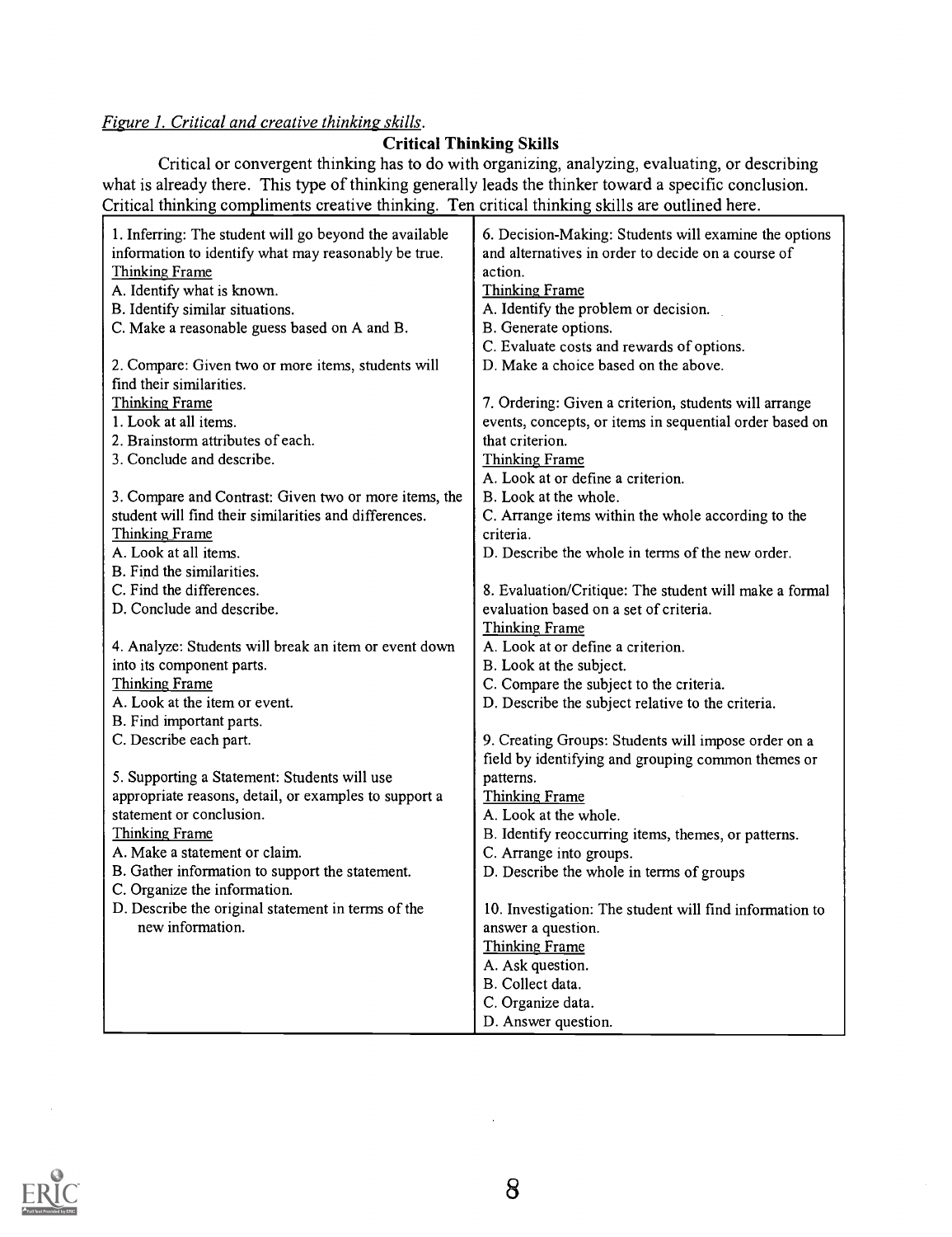#### Creative Thi nking Skills

Creative or divergent thinking has to do with in new ways. Creative thinking compliments critical here. generating ideas, integrating ideas, or seeing things thinking. Eight creative thinking skills are outlined

| 1. Fluency: (brainstorming) The student will create the<br>greatest number of ideas without regard to evaluation.<br><b>Thinking Frame</b><br>A. Look at the idea.<br>B. Add as many ideas as quickly as you can.<br>2. Flexibility: The student will create a variety of<br>different approaches.<br>Thinking Frame | 5. Creative Problem Solving (CPS): Give a problem,<br>student will generate solutions.<br><b>Thinking Frame</b><br>A. Look at the problem.<br>B. Brainstorm solutions.<br>C. Pick one solution.<br>D. Elaborate, embellish, and refine.<br>6. Integrate: The student will connect or combine two |  |
|----------------------------------------------------------------------------------------------------------------------------------------------------------------------------------------------------------------------------------------------------------------------------------------------------------------------|--------------------------------------------------------------------------------------------------------------------------------------------------------------------------------------------------------------------------------------------------------------------------------------------------|--|
| A. Look at the original.                                                                                                                                                                                                                                                                                             | or more things to form a new whole.                                                                                                                                                                                                                                                              |  |
| B. Find other ways for it to be used, solved, or applied.                                                                                                                                                                                                                                                            | <b>Thinking Frame</b>                                                                                                                                                                                                                                                                            |  |
|                                                                                                                                                                                                                                                                                                                      | A. Look at both wholes.                                                                                                                                                                                                                                                                          |  |
| 3. Elaboration: The student will embellish it with an                                                                                                                                                                                                                                                                | B. Select interesting or important parts.                                                                                                                                                                                                                                                        |  |
| original idea.                                                                                                                                                                                                                                                                                                       | C. Combine to describe a new whole.                                                                                                                                                                                                                                                              |  |
| <b>Thinking Frame</b>                                                                                                                                                                                                                                                                                                |                                                                                                                                                                                                                                                                                                  |  |
| A. Look at the idea.                                                                                                                                                                                                                                                                                                 | 7. Web and Brainstorm: The student will create a web                                                                                                                                                                                                                                             |  |
| B. Add things to it to make it better or more                                                                                                                                                                                                                                                                        | to generate ideas relative to a given topic.                                                                                                                                                                                                                                                     |  |
| interesting.                                                                                                                                                                                                                                                                                                         | <b>Thinking Frame</b>                                                                                                                                                                                                                                                                            |  |
|                                                                                                                                                                                                                                                                                                                      | A. Look at the original ideas.                                                                                                                                                                                                                                                                   |  |
| 4. Originality: The student will produce ideas that are                                                                                                                                                                                                                                                              | B. Find 2-5 sub-ideas.                                                                                                                                                                                                                                                                           |  |
| unusual or unique.                                                                                                                                                                                                                                                                                                   | C. Brainstorm on each subheading.                                                                                                                                                                                                                                                                |  |
| <b>Thinking Frame</b>                                                                                                                                                                                                                                                                                                | D. Describe.                                                                                                                                                                                                                                                                                     |  |
| A. Find it an idea or problem.                                                                                                                                                                                                                                                                                       |                                                                                                                                                                                                                                                                                                  |  |
| B. Think of solutions or applications that nobody else<br>has thought of before.                                                                                                                                                                                                                                     | 8. Generate Relationships: The student will find related<br>items or events.                                                                                                                                                                                                                     |  |
|                                                                                                                                                                                                                                                                                                                      | <b>Thinking Frame</b><br>A. Look at the item or event.                                                                                                                                                                                                                                           |  |
|                                                                                                                                                                                                                                                                                                                      | B. Generate attributes.                                                                                                                                                                                                                                                                          |  |
|                                                                                                                                                                                                                                                                                                                      | C. Find items or events with similar or related                                                                                                                                                                                                                                                  |  |
|                                                                                                                                                                                                                                                                                                                      | attributes.                                                                                                                                                                                                                                                                                      |  |
|                                                                                                                                                                                                                                                                                                                      | D. Describe the relationship.                                                                                                                                                                                                                                                                    |  |
|                                                                                                                                                                                                                                                                                                                      |                                                                                                                                                                                                                                                                                                  |  |
|                                                                                                                                                                                                                                                                                                                      |                                                                                                                                                                                                                                                                                                  |  |
|                                                                                                                                                                                                                                                                                                                      |                                                                                                                                                                                                                                                                                                  |  |

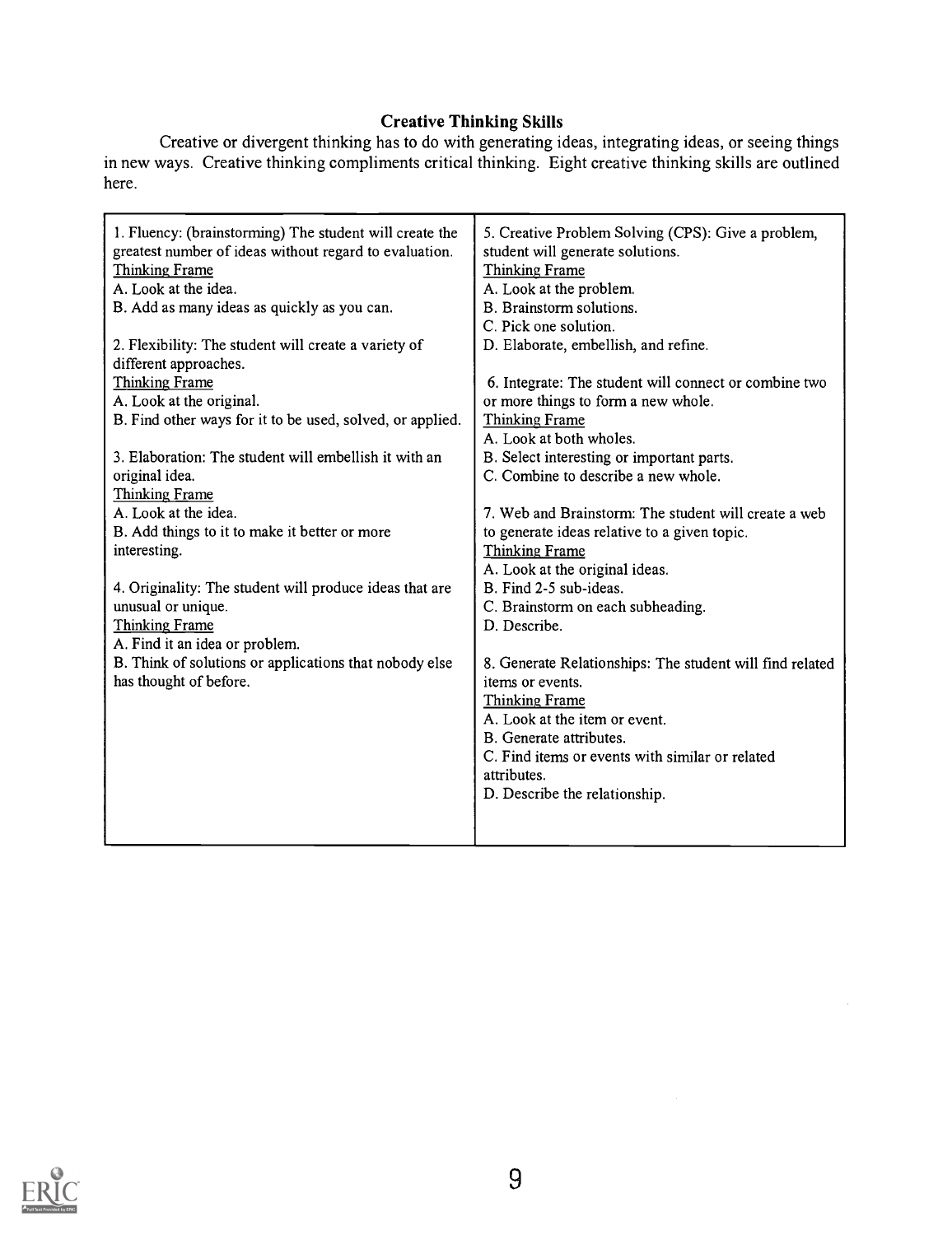

#### U.S. Department of Education

Office of Educational Research and Improvement (OERI) National Library of Education (NLE) Educational Resources Information Center (ERIC)



 $r = r$ 

CS 511 574

# REPRODUCTION RELEASE

(Specific Document)

### I. DOCUMENT IDENTIFICATION:

| Title: USing Thinking SK: 16 to Enhance Learning |                   |
|--------------------------------------------------|-------------------|
| Andrew P. Johnson<br>Author(s):                  |                   |
| Corporate Source:                                | Publication Date: |
|                                                  | 2002              |

### II. REPRODUCTION RELEASE:

In order to disseminate as widely as possible timely and significant materials of interest to the educational community, documents announced in the monthly abstract journal of the ERIC system, Resources in Education (RIE),

If permission is granted to reproduce and disseminate the identified document, please CHECK ONE of the following three options and sign at the bottom of the page.

| The sample sticker shown below will be<br>affixed to all Level 1 documents                                                                                    | The sample sticker shown below will be<br>affixed to all Level 2A documents                                                                                                                                                                                                                                                                                                                                                                                                                                       | The sample sticker shown below will be<br>artixed to all Lovel 2B documents                        |
|---------------------------------------------------------------------------------------------------------------------------------------------------------------|-------------------------------------------------------------------------------------------------------------------------------------------------------------------------------------------------------------------------------------------------------------------------------------------------------------------------------------------------------------------------------------------------------------------------------------------------------------------------------------------------------------------|----------------------------------------------------------------------------------------------------|
| PERMISSION TO REPRODUCE AND<br>DISSEMINATE THIS MATERIAL HAS<br><b>BEEN GRANTED BY</b>                                                                        | PERMISSION TO REPRODUCE AND<br>DISSEMINATE THIS MATERIAL IN<br>MICROFICHE, AND IN ELECTRONIC MEDIA<br>FOR ERIC COLLECTION SUBSCRIBERS ONLY,<br>HAS BEEN GRANTED BY                                                                                                                                                                                                                                                                                                                                                | PERMISSION TO REPRODUCE AND<br>DISSEMINATE THIS MATERIAL IN<br>MICROFICHE ONLY HAS BEEN GRANTED BY |
|                                                                                                                                                               |                                                                                                                                                                                                                                                                                                                                                                                                                                                                                                                   |                                                                                                    |
| TO THE EDUCATIONAL RESOURCES<br>INFORMATION CENTER (ERIC)                                                                                                     | TO THE EDUCATIONAL RESOURCES<br>INFORMATION CENTER (ERIC)                                                                                                                                                                                                                                                                                                                                                                                                                                                         | TO THE EDUCATIONAL RESOURCES<br><b>INFORMATION CENTER (ERIC)</b>                                   |
| -1                                                                                                                                                            | 2A                                                                                                                                                                                                                                                                                                                                                                                                                                                                                                                | 28                                                                                                 |
| Level 1                                                                                                                                                       | Level 2A                                                                                                                                                                                                                                                                                                                                                                                                                                                                                                          | Level 2B                                                                                           |
|                                                                                                                                                               |                                                                                                                                                                                                                                                                                                                                                                                                                                                                                                                   |                                                                                                    |
|                                                                                                                                                               |                                                                                                                                                                                                                                                                                                                                                                                                                                                                                                                   |                                                                                                    |
| Check here for Level 1 release, permitting reproduction<br>and dissemination in microfiche or other ERIC archival<br>modia (e.g., electronic) and paper copy. | Chock hore for Level 2A release, permitting reproduction<br>and dissemination in microfiche and in electronic media<br>for ERIC archival collection subscribers only                                                                                                                                                                                                                                                                                                                                              | Check here for Level 2B release, permitting<br>reproduction and dissemination in microfiche only   |
|                                                                                                                                                               | Documents will be processed as indicated provided reproduction quality permits.<br>If permission to reproduce is granted, but no box is checked, documents will be processed at Lavel 1.                                                                                                                                                                                                                                                                                                                          |                                                                                                    |
|                                                                                                                                                               | I hereby grant to the Educational Resources Information Center (ERIC) nonexclusive permission to reproduce and disseminate this document<br>as indicated above. Reproduction from the ERIC microfiche or electronic media by persons other than ERIC employees and its system<br>contractors requires permission from the copyright holder. Exception is made for non-profit reproduction by libraries and other service agencies<br>to satisfy information needs of educators in response to discrete inquiries. |                                                                                                    |
| Signature;<br>Sign<br>hnson<br>here, $\rightarrow$                                                                                                            | Printed Name/Position/Trile:                                                                                                                                                                                                                                                                                                                                                                                                                                                                                      | Dr. Andrew Johnson                                                                                 |
| Organization/Address: MSU, Man Kato<br>please                                                                                                                 | Telephone:<br>$501.389 - 5660$                                                                                                                                                                                                                                                                                                                                                                                                                                                                                    | FAX:                                                                                               |
| $11aH$ note                                                                                                                                                   | E-Mail Address:                                                                                                                                                                                                                                                                                                                                                                                                                                                                                                   | Date:<br>$9 - 36 - 07$                                                                             |
|                                                                                                                                                               |                                                                                                                                                                                                                                                                                                                                                                                                                                                                                                                   | andrew, johnson @                                                                                  |
|                                                                                                                                                               |                                                                                                                                                                                                                                                                                                                                                                                                                                                                                                                   | (over)<br>mnsu.edu                                                                                 |